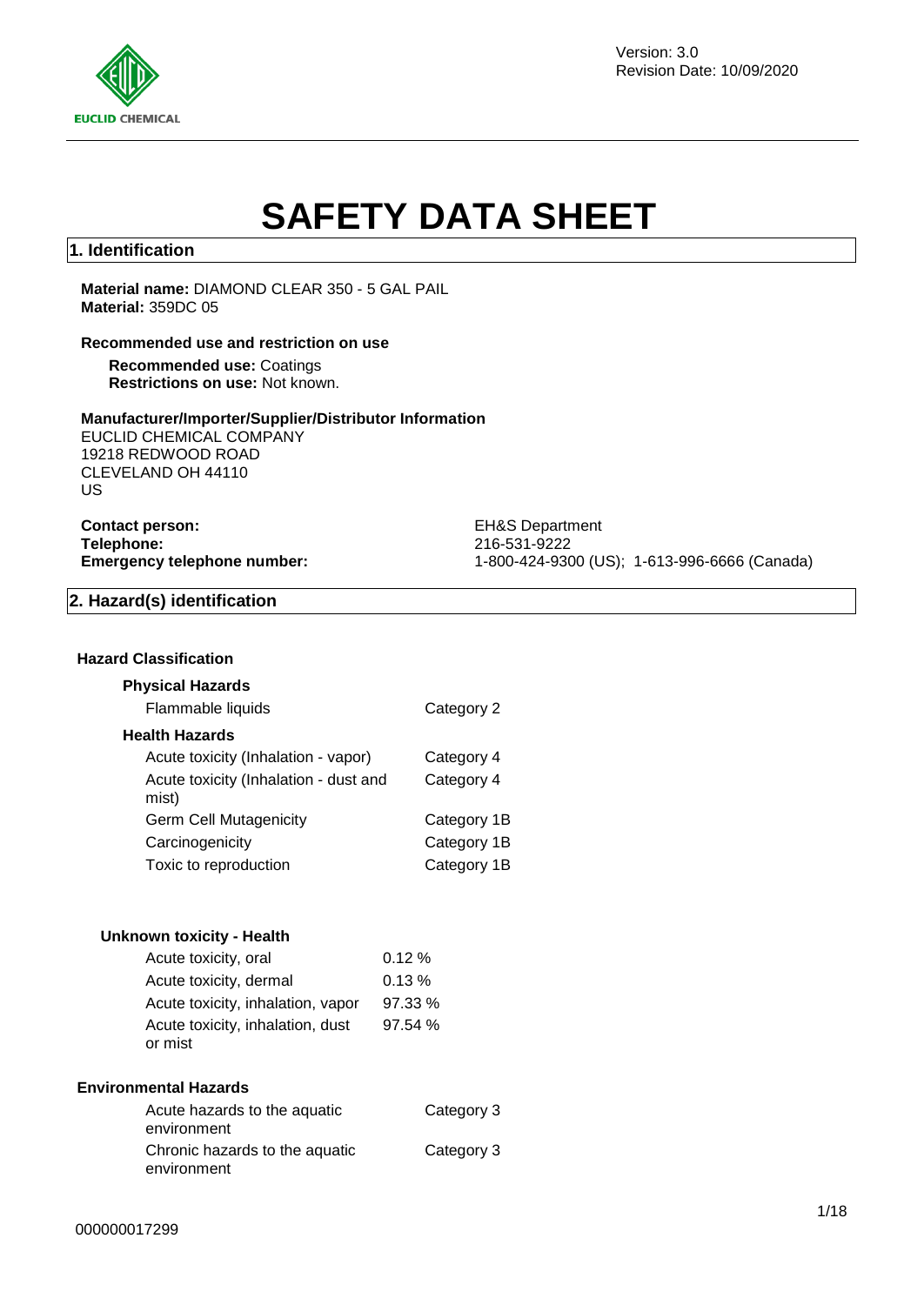

# **Unknown toxicity - Environment**

| Acute hazards to the aquatic   | 96.03%  |
|--------------------------------|---------|
| environment                    |         |
| Chronic hazards to the aquatic | 95.94 % |
| environment                    |         |

### **Label Elements**

### **Hazard Symbol:**

| <b>Signal Word:</b>                           | Danger                                                                                                                                                                                                                                                                                                                                                                                                                                                                                                                                                                                                                                                                                                                      |
|-----------------------------------------------|-----------------------------------------------------------------------------------------------------------------------------------------------------------------------------------------------------------------------------------------------------------------------------------------------------------------------------------------------------------------------------------------------------------------------------------------------------------------------------------------------------------------------------------------------------------------------------------------------------------------------------------------------------------------------------------------------------------------------------|
| <b>Hazard Statement:</b>                      | Highly flammable liquid and vapor.<br>Harmful if inhaled.<br>May cause genetic defects.<br>May cause cancer.<br>May damage fertility or the unborn child.<br>Harmful to aquatic life with long lasting effects.                                                                                                                                                                                                                                                                                                                                                                                                                                                                                                             |
| <b>Precautionary</b><br><b>Statements</b>     |                                                                                                                                                                                                                                                                                                                                                                                                                                                                                                                                                                                                                                                                                                                             |
| <b>Prevention:</b>                            | Keep away from heat, hot surfaces, sparks, open flames and other ignition<br>sources. No smoking. Keep container tightly closed. Ground and bond<br>container and receiving equipment. Use explosion-proof<br>electrical/ventilating/lighting equipment. Use non-sparking tools. Take action<br>to prevent static discharges. Wear protective gloves/protective clothing/eye<br>protection/face protection. Avoid breathing dust/fume/gas/mist/vapors/spray.<br>Use only outdoors or in a well-ventilated area. Obtain special instructions<br>before use. Do not handle until all safety precautions have been read and<br>understood. Use personal protective equipment as required. Avoid release<br>to the environment. |
| <b>Response:</b>                              | IF INHALED: Remove person to fresh air and keep comfortable for<br>breathing. IF ON SKIN (or hair): Take off immediately all contaminated<br>clothing. Rinse skin with water [or shower]. Call a POISON CENTER/doctor<br>if you feel unwell. In case of fire: Use to extinguish.                                                                                                                                                                                                                                                                                                                                                                                                                                            |
| Storage:                                      | Store in a well-ventilated place. Keep cool. Store locked up.                                                                                                                                                                                                                                                                                                                                                                                                                                                                                                                                                                                                                                                               |
| Disposal:                                     | Dispose of contents/container to an appropriate treatment and disposal<br>facility in accordance with applicable laws and regulations, and product<br>characteristics at time of disposal.                                                                                                                                                                                                                                                                                                                                                                                                                                                                                                                                  |
| Hazard(s) not otherwise<br>classified (HNOC): | Static accumulating flammable liquid can become electrostatically charged<br>even in bonded and grounded equipment.                                                                                                                                                                                                                                                                                                                                                                                                                                                                                                                                                                                                         |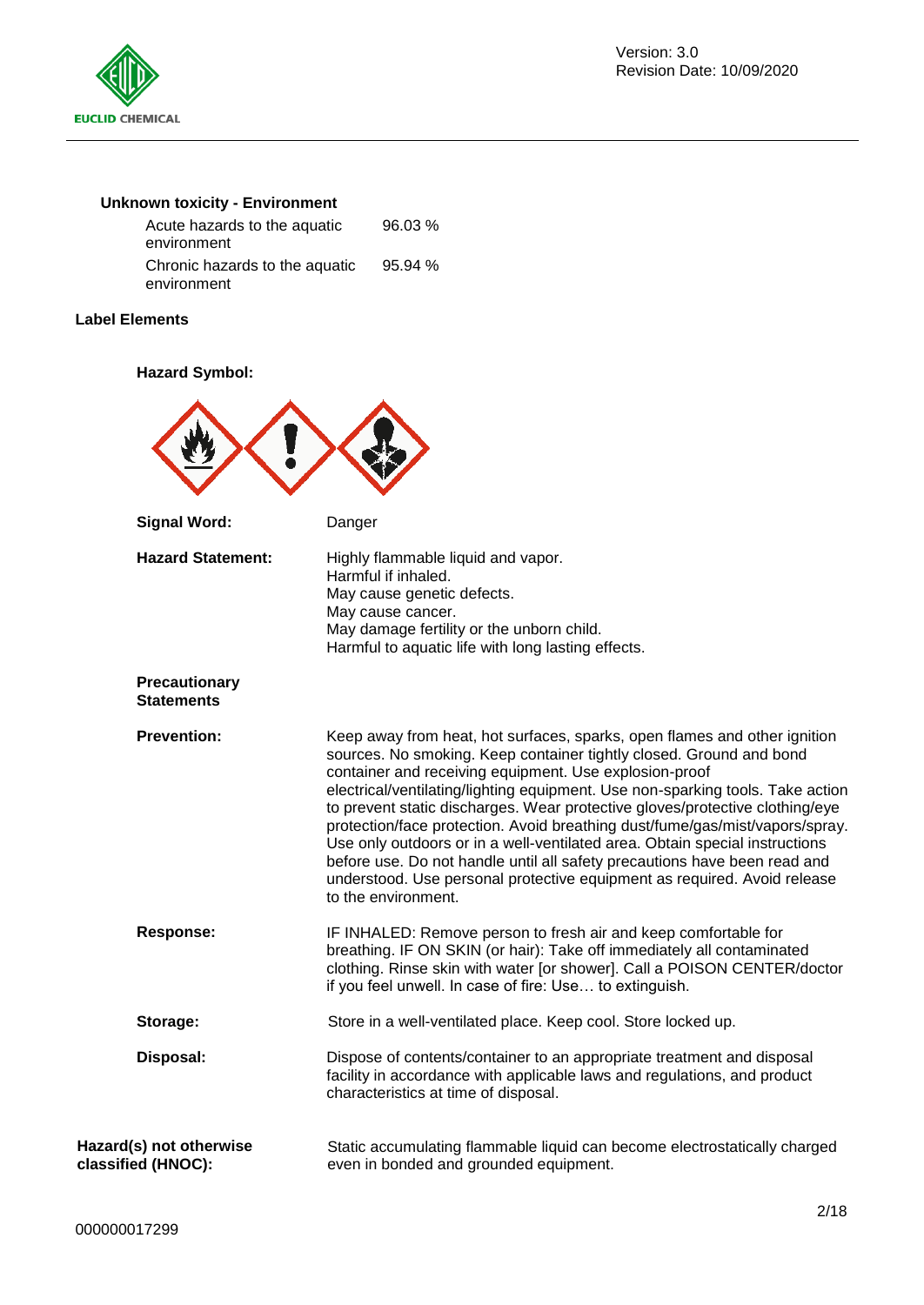

# **3. Composition/information on ingredients**

### **Mixtures**

| <b>Chemical Identity</b>       | Common<br>name and<br>synonyms | <b>CAS number</b> | <b>Content in percent</b><br>(%)* |
|--------------------------------|--------------------------------|-------------------|-----------------------------------|
| Aromatic petroleum distillates |                                | 64742-95-6        | $5 - 10\%$                        |
| 1,2,4-Trimethylbenzene         |                                | 95-63-6           | $1 - 2.5%$                        |
| Diisodecyl phthalate           |                                | 26761-40-0        | $0.3 - 1\%$                       |
| Cumene                         |                                | $98 - 82 - 8$     | $0.1 - 1\%$                       |
| Xylene                         |                                | 1330-20-7         | $0.1 - 1\%$                       |
| <b>Tert-Butyl Acetate</b>      |                                | 540-88-5          | $0.1 - 1\%$                       |
| Acetone                        | .                              | 67-64-1           | $0.1 - 1\%$<br>$\sim$ $\sim$      |

\* All concentrations are percent by weight unless ingredient is a gas. Gas concentrations are in percent by volume.

| 4. First-aid measures                                    |                                                                                                                                                                                                                |  |  |  |
|----------------------------------------------------------|----------------------------------------------------------------------------------------------------------------------------------------------------------------------------------------------------------------|--|--|--|
| Description of necessary first-aid measures              |                                                                                                                                                                                                                |  |  |  |
| Inhalation:                                              | Move to fresh air.                                                                                                                                                                                             |  |  |  |
| <b>Skin Contact:</b>                                     | Wash skin thoroughly with soap and water. Take off immediately all<br>contaminated clothing. If skin irritation occurs: Get medical<br>advice/attention.                                                       |  |  |  |
| Eye contact:                                             | Any material that contacts the eye should be washed out immediately<br>with water. If easy to do, remove contact lenses. If eye irritation<br>persists: Get medical advice/attention.                          |  |  |  |
| Ingestion:                                               | Call a POISON CENTER/doctor if you feel unwell. Rinse mouth.                                                                                                                                                   |  |  |  |
| <b>Personal Protection for First-</b><br>aid Responders: | Firefighters must use standard protective equipment including flame<br>retardant coat, helmet with face shield, gloves, rubber boots, and in<br>enclosed spaces, SCBA.                                         |  |  |  |
| Most important symptoms/effects, acute and delayed       |                                                                                                                                                                                                                |  |  |  |
| <b>Symptoms:</b>                                         | Respiratory tract irritation.                                                                                                                                                                                  |  |  |  |
| Hazards:                                                 | No data available.                                                                                                                                                                                             |  |  |  |
|                                                          | Indication of immediate medical attention and special treatment needed                                                                                                                                         |  |  |  |
| Treatment:                                               | Symptoms may be delayed.                                                                                                                                                                                       |  |  |  |
| 5. Fire-fighting measures                                |                                                                                                                                                                                                                |  |  |  |
| <b>General Fire Hazards:</b>                             | Use water spray to keep fire-exposed containers cool. Water may be<br>ineffective in fighting the fire. Fight fire from a protected location. Move<br>containers from fire area if you can do so without risk. |  |  |  |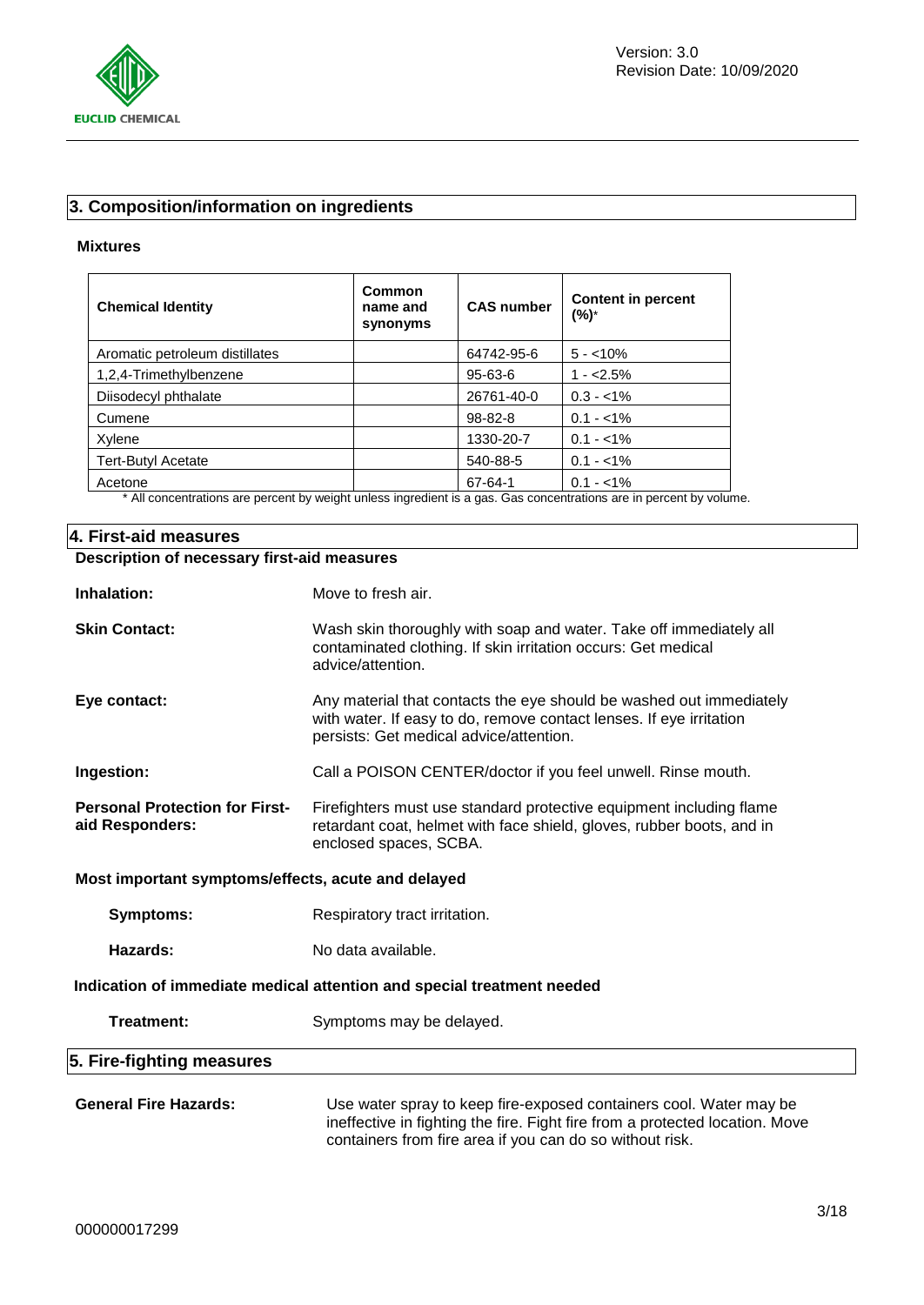

# **Suitable (and unsuitable) extinguishing media**

| <b>Suitable extinguishing</b><br>media:                       | Use fire-extinguishing media appropriate for surrounding materials.                                                                                                                                        |  |  |
|---------------------------------------------------------------|------------------------------------------------------------------------------------------------------------------------------------------------------------------------------------------------------------|--|--|
| Unsuitable extinguishing<br>media:                            | Avoid water in straight hose stream; will scatter and spread fire.                                                                                                                                         |  |  |
| Specific hazards arising from<br>the chemical:                | Vapors may travel considerable distance to a source of ignition and flash<br>back. Vapors may cause a flash fire or ignite explosively. Prevent buildup of<br>vapors or gases to explosive concentrations. |  |  |
| Special protective equipment and precautions for firefighters |                                                                                                                                                                                                            |  |  |
| <b>Special fire fighting</b><br>procedures:                   | No data available.                                                                                                                                                                                         |  |  |
| Special protective equipment<br>for fire-fighters:            | Firefighters must use standard protective equipment including flame<br>retardant coat, helmet with face shield, gloves, rubber boots, and in<br>enclosed spaces, SCBA.                                     |  |  |

### **6. Accidental release measures**

| Personal precautions,<br>protective equipment and<br>emergency procedures: | Ventilate closed spaces before entering them. ELIMINATE all ignition<br>sources (no smoking, flares, sparks or flames in immediate area). Keep<br>upwind.                                 |
|----------------------------------------------------------------------------|-------------------------------------------------------------------------------------------------------------------------------------------------------------------------------------------|
| Accidental release measures:                                               | In the event of a spill or accidental release, notify relevant authorities in<br>accordance with all applicable regulations.                                                              |
| <b>Methods and material for</b><br>containment and cleaning<br>up:         | Dam and absorb spillages with sand, earth or other non-combustible<br>material. Collect spillage in containers, seal securely and deliver for<br>disposal according to local regulations. |
| <b>Environmental Precautions:</b>                                          | Do not contaminate water sources or sewer. Prevent further leakage or<br>spillage if safe to do so. Avoid release to the environment.                                                     |
| 7. Handling and storage                                                    |                                                                                                                                                                                           |
| <b>Handling</b>                                                            |                                                                                                                                                                                           |
| <b>Technical measures (e.g. Local</b><br>and general ventilation):         | Observe good industrial hygiene practices. Observe occupational exposure<br>limits and minimize the risk of inhalation of vapors and mist. Mechanical                                     |

| Safe handling advice: | Do not handle until all safety precautions have been read and understood.<br>Obtain special instructions before use. Use personal protective equipment<br>as required. Keep away from heat, hot surfaces, sparks, open flames and<br>other ignition sources. No smoking. Ground and bond container and<br>receiving equipment. Take precautionary measures against static<br>discharges. Provide adequate ventilation. Wear appropriate personal<br>protective equipment. Observe good industrial hygiene practices. |
|-----------------------|----------------------------------------------------------------------------------------------------------------------------------------------------------------------------------------------------------------------------------------------------------------------------------------------------------------------------------------------------------------------------------------------------------------------------------------------------------------------------------------------------------------------|
|                       |                                                                                                                                                                                                                                                                                                                                                                                                                                                                                                                      |

ventilation or local exhaust ventilation may be required.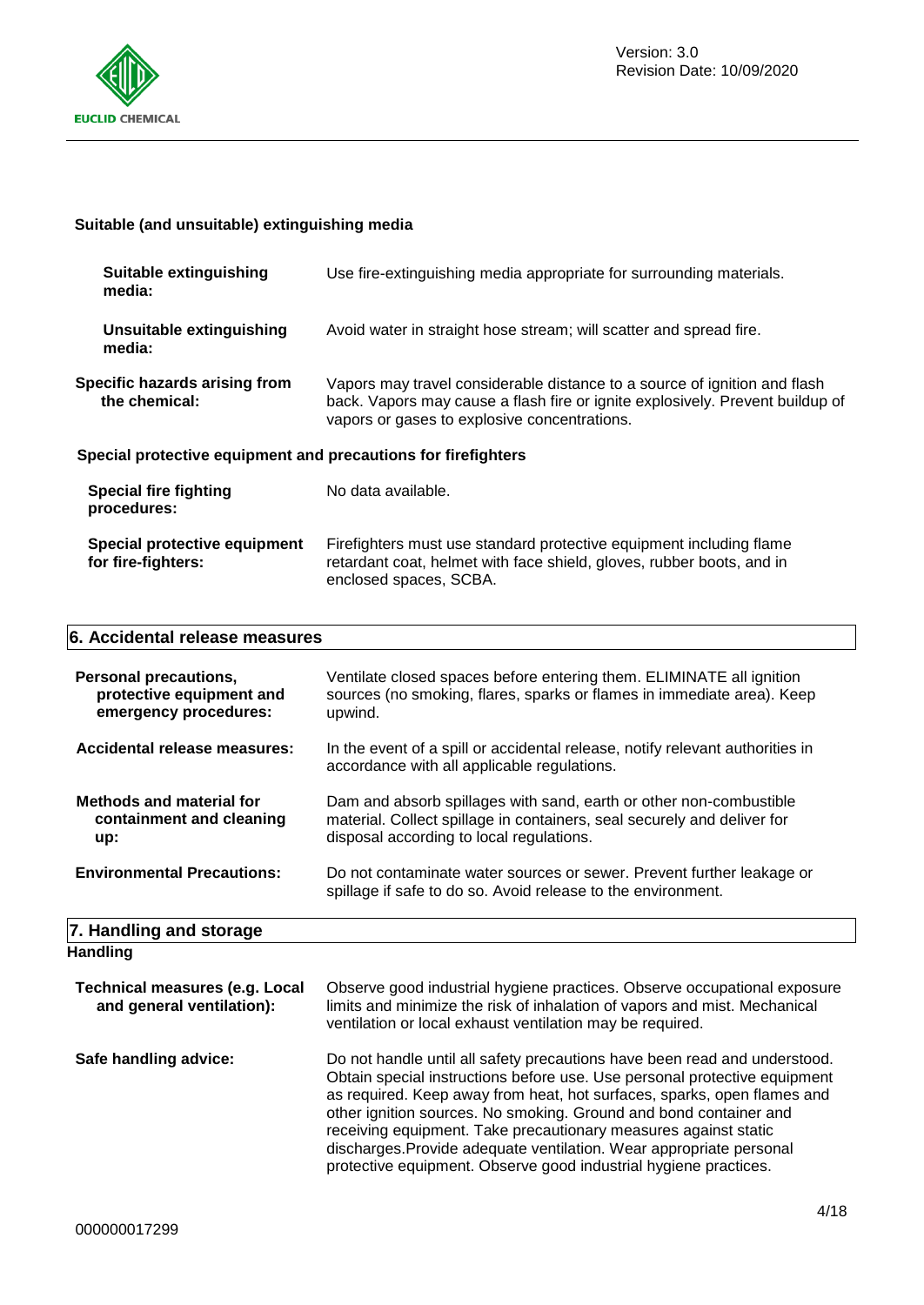

| Contact avoidance measures: | No data available.                                                                                                                                                                                                                                                  |  |
|-----------------------------|---------------------------------------------------------------------------------------------------------------------------------------------------------------------------------------------------------------------------------------------------------------------|--|
| Hygiene measures:           | Observe good industrial hygiene practices. Wash hands before breaks and<br>immediately after handling the product. When using do not smoke. Do not<br>handle until all safety precautions have been read and understood. Obtain<br>special instructions before use. |  |
| <b>Storage</b>              |                                                                                                                                                                                                                                                                     |  |
| Safe storage conditions:    | Store locked up. Store in a well-ventilated place. Store in a cool place.                                                                                                                                                                                           |  |
| Safe packaging materials:   | No data available.                                                                                                                                                                                                                                                  |  |

# **8. Exposure controls/personal protection**

# **Control Parameters**

# **Occupational Exposure Limits**

| <b>Chemical Identity</b> | <b>Type</b>    | <b>Exposure Limit Values</b> |                         | <b>Source</b>                                                                                                |  |
|--------------------------|----------------|------------------------------|-------------------------|--------------------------------------------------------------------------------------------------------------|--|
| 1,2,4-Trimethylbenzene   | <b>REL</b>     | 25 ppm                       | 125 mg/m3               | US. NIOSH: Pocket Guide to Chemical<br>Hazards, as amended (2010)                                            |  |
|                          | <b>TWA</b>     | 25 ppm                       | 125 mg/m3               | US. OSHA Table Z-1-A (29 CFR 1910.1000),<br>as amended (1989)                                                |  |
|                          | <b>TWA</b>     | 25 ppm                       | 125 mg/m3               | US. Tennessee. OELs. Occupational Exposure<br>Limits, Table Z1A, as amended (06 2008)                        |  |
|                          | AN ESL         |                              | $25$ ppb                | US. Texas. Effects Screening Levels (Texas<br>Commission on Environmental Quality), as<br>amended (07 2011)  |  |
|                          | <b>ST ESL</b>  |                              | 140 ppb                 | US. Texas. Effects Screening Levels (Texas<br>Commission on Environmental Quality), as<br>amended (02 2013)  |  |
|                          | <b>ST ESL</b>  |                              | 700 µg/m3               | US. Texas. Effects Screening Levels (Texas<br>Commission on Environmental Quality), as<br>amended (02 2013)  |  |
|                          | AN ESL         |                              | $125 \mu$ g/m3          | US. Texas. Effects Screening Levels (Texas<br>Commission on Environmental Quality), as<br>amended (07 2011)  |  |
|                          | <b>TWA PEL</b> | 25 ppm                       | $125 \text{ mg/m}$ 3    | US. California Code of Regulations, Title 8,<br>Section 5155. Airborne Contaminants, as<br>amended (08 2010) |  |
|                          | <b>TWA</b>     | 25 ppm                       |                         | US. ACGIH Threshold Limit Values, as<br>amended (2011)                                                       |  |
| Xylene                   | <b>STEL</b>    | $150$ ppm                    | 655 mg/m3               | US. NIOSH: Pocket Guide to Chemical<br>Hazards, as amended (2010)                                            |  |
|                          | <b>REL</b>     | $100$ ppm                    | 435 mg/m3               | US. NIOSH: Pocket Guide to Chemical<br>Hazards, as amended (2010)                                            |  |
|                          | <b>STEL</b>    | 150 ppm                      | $655 \,\mathrm{mg/m}$ 3 | US. NIOSH: Pocket Guide to Chemical<br>Hazards, as amended (2010)                                            |  |
|                          | <b>REL</b>     | 100 ppm                      | 435 mg/m3               | US. NIOSH: Pocket Guide to Chemical<br>Hazards, as amended (2010)                                            |  |
|                          | <b>STEL</b>    | 150 ppm                      | 655 mg/m3               | US. NIOSH: Pocket Guide to Chemical<br>Hazards, as amended (2010)                                            |  |
|                          | <b>REL</b>     | $100$ ppm                    | 435 mg/m3               | US. NIOSH: Pocket Guide to Chemical<br>Hazards, as amended (2010)                                            |  |
|                          | <b>STEL</b>    | 150 ppm                      | $655 \text{ mg/m}$ 3    | US. OSHA Table Z-1-A (29 CFR 1910.1000),<br>as amended (1989)                                                |  |
|                          | <b>TWA</b>     | $100$ ppm                    | $435 \text{ mg/m}$ 3    | US. OSHA Table Z-1-A (29 CFR 1910.1000),<br>as amended (1989)                                                |  |
|                          | <b>TWA</b>     | 100 ppm                      | 435 mg/m3               | US. Tennessee. OELs. Occupational Exposure<br>Limits, Table Z1A, as amended (06 2008)                        |  |
|                          | <b>STEL</b>    | 150 ppm                      | $655$ mg/m3             | US. Tennessee. OELs. Occupational Exposure<br>Limits, Table Z1A, as amended (06 2008)                        |  |
|                          | <b>ST ESL</b>  |                              | 350 µg/m3               | US. Texas. Effects Screening Levels (Texas                                                                   |  |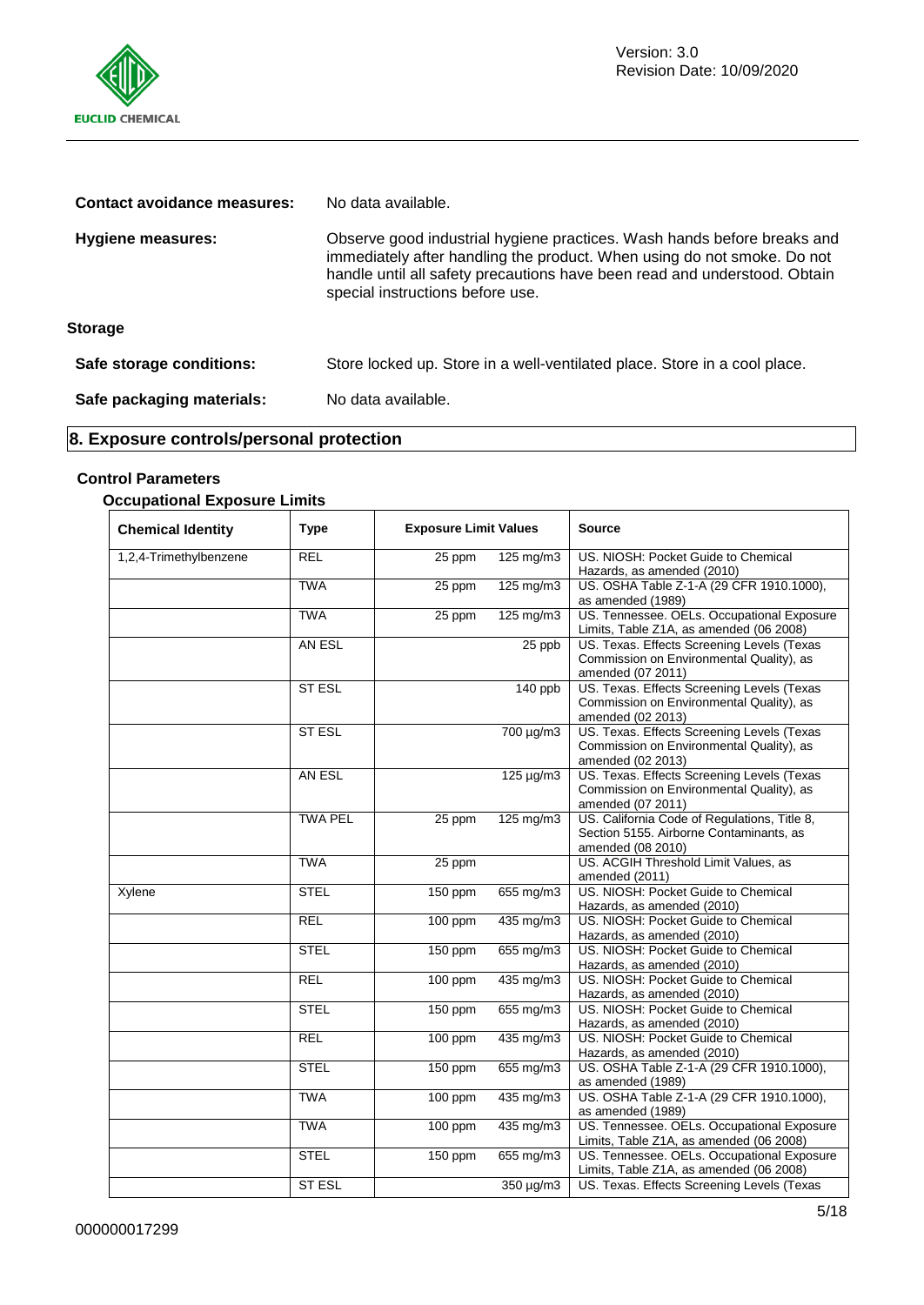

|                           |                |           |                       | Commission on Environmental Quality), as     |
|---------------------------|----------------|-----------|-----------------------|----------------------------------------------|
|                           |                |           |                       | amended (07 2011)                            |
|                           | <b>ST ESL</b>  |           | 80 ppb                | US. Texas. Effects Screening Levels (Texas   |
|                           |                |           |                       | Commission on Environmental Quality), as     |
|                           |                |           |                       | amended (07 2011)                            |
|                           | AN ESL         |           | 42 ppb                | US. Texas. Effects Screening Levels (Texas   |
|                           |                |           |                       | Commission on Environmental Quality), as     |
|                           |                |           |                       | amended (07 2011)                            |
|                           | AN ESL         |           | 180 µg/m3             | US. Texas. Effects Screening Levels (Texas   |
|                           |                |           |                       | Commission on Environmental Quality), as     |
|                           |                |           |                       | amended (07 2011)                            |
|                           | <b>STEL</b>    | 150 ppm   | 655 mg/m3             | US. California Code of Regulations, Title 8, |
|                           |                |           |                       | Section 5155. Airborne Contaminants, as      |
|                           |                |           |                       | amended (08 2010)                            |
|                           | Ceiling        | 300 ppm   |                       | US. California Code of Regulations, Title 8, |
|                           |                |           |                       | Section 5155. Airborne Contaminants, as      |
|                           |                |           |                       | amended (08 2010)                            |
|                           | <b>TWA PEL</b> | 100 ppm   | $435 \text{ mg/m}$ 3  | US. California Code of Regulations, Title 8, |
|                           |                |           |                       | Section 5155. Airborne Contaminants, as      |
|                           |                |           |                       | amended (08 2010)                            |
|                           | <b>TWA</b>     | 100 ppm   |                       | US. ACGIH Threshold Limit Values, as         |
|                           |                |           |                       | amended (2011)                               |
|                           | <b>STEL</b>    | 150 ppm   |                       | US. ACGIH Threshold Limit Values, as         |
|                           |                |           |                       | amended (2011)                               |
|                           | PEL            | $100$ ppm | 435 mg/m3             | US. OSHA Table Z-1 Limits for Air            |
|                           |                |           |                       | Contaminants (29 CFR 1910.1000), as          |
|                           |                |           |                       | amended (02 2006)                            |
| Cumene                    | <b>TWA</b>     | 50 ppm    |                       | US. ACGIH Threshold Limit Values, as         |
|                           |                |           |                       | amended (2011)                               |
|                           | PEL            | 50 ppm    | $245 \text{ mg/m}$ 3  | US. OSHA Table Z-1 Limits for Air            |
|                           |                |           |                       | Contaminants (29 CFR 1910.1000), as          |
|                           |                |           |                       | amended (02 2006)                            |
| <b>Tert-Butyl Acetate</b> | <b>TWA</b>     | 50 ppm    |                       | US. ACGIH Threshold Limit Values, as         |
|                           |                |           |                       | amended (03 2016)                            |
|                           | <b>STEL</b>    | 150 ppm   |                       | US. ACGIH Threshold Limit Values, as         |
|                           |                |           |                       | amended (03 2016)                            |
|                           | PEL            | 200 ppm   | 950 mg/m3             | US. OSHA Table Z-1 Limits for Air            |
|                           |                |           |                       | Contaminants (29 CFR 1910.1000), as          |
|                           |                |           |                       | amended (02 2006)                            |
| Acetone                   | <b>TWA</b>     | 250 ppm   |                       | US. ACGIH Threshold Limit Values, as         |
|                           |                |           |                       | amended (03 2015)                            |
|                           | <b>STEL</b>    | 500 ppm   |                       | US. ACGIH Threshold Limit Values, as         |
|                           |                |           |                       | amended (03 2015)                            |
|                           | PEL            |           | 1,000 ppm 2,400 mg/m3 | US. OSHA Table Z-1 Limits for Air            |
|                           |                |           |                       | Contaminants (29 CFR 1910.1000), as          |
|                           |                |           |                       | amended (02 2006)                            |
|                           |                |           |                       |                                              |

| <b>Chemical name</b>   | <b>Type</b> | <b>Exposure Limit Values</b> |                    | <b>Source</b>                                                                                                                                                          |
|------------------------|-------------|------------------------------|--------------------|------------------------------------------------------------------------------------------------------------------------------------------------------------------------|
| 1,2,4-Trimethylbenzene | <b>TWA</b>  | 25 ppm                       | $123$ mg/m $3$     | Canada. Alberta OELs (Occupational Health &<br>Safety Code, Schedule 1, Table 2), as<br>amended (07 2009)                                                              |
| 1,2,4-Trimethylbenzene | TWA         | 25 ppm                       |                    | Canada. British Columbia OELs. (Occupational<br>Exposure Limits for Chemical Substances,<br>Occupational Health and Safety Regulation<br>296/97, as amended) (07 2007) |
| 1,2,4-Trimethylbenzene | <b>TWA</b>  | 25 ppm                       |                    | Canada. Ontario OELs. (Control of Exposure to<br>Biological or Chemical Agents), as amended<br>(112010)                                                                |
| 1,2,4-Trimethylbenzene | <b>TWA</b>  | 25 ppm                       | $123 \text{ mg/m}$ | Canada. Quebec OELs. (Ministry of Labor -<br>Regulation respecting occupational health and<br>safety), as amended (09 2017)                                            |
| Cumene                 | <b>STEL</b> | 75 ppm                       |                    | Canada. British Columbia OELs. (Occupational<br>Exposure Limits for Chemical Substances,<br>Occupational Health and Safety Regulation<br>296/97, as amended) (07 2007) |
|                        | TWA         | 25 ppm                       |                    | Canada. British Columbia OELs. (Occupational                                                                                                                           |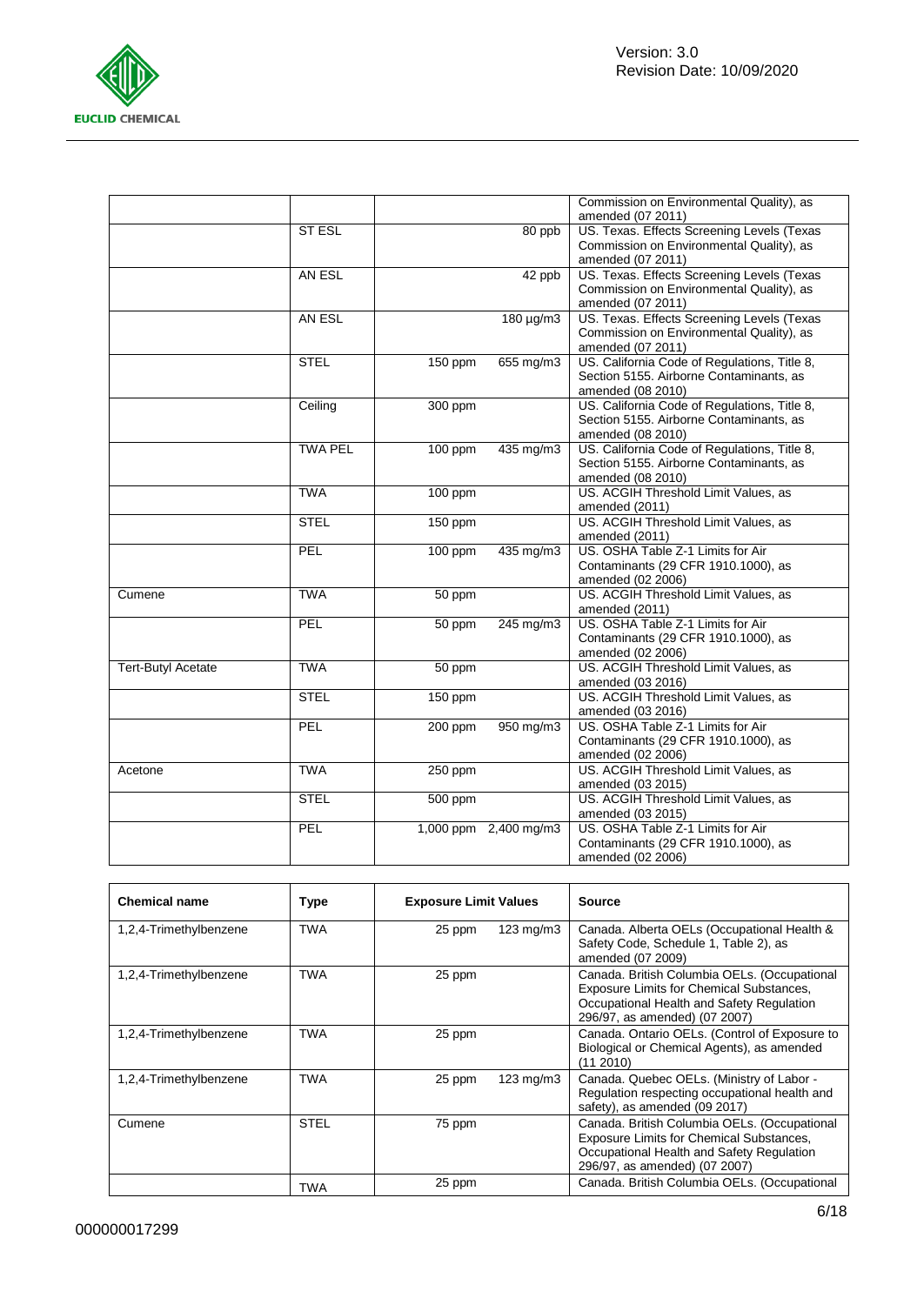

|        |     |        |           | Exposure Limits for Chemical Substances,<br>Occupational Health and Safety Regulation<br>296/97, as amended) (07 2007)      |
|--------|-----|--------|-----------|-----------------------------------------------------------------------------------------------------------------------------|
| Cumene | TWA | 50 ppm |           | Canada. Ontario OELs. (Control of Exposure to<br>Biological or Chemical Agents), as amended<br>(112010)                     |
| Cumene | TWA | 50 ppm | 246 mg/m3 | Canada. Quebec OELs. (Ministry of Labor -<br>Regulation respecting occupational health and<br>safety), as amended (09 2017) |

| <b>Chemical name</b>   | <b>Type</b> | <b>Exposure Limit Values</b> |                  | <b>Source</b>                                                                                                                                                                 |
|------------------------|-------------|------------------------------|------------------|-------------------------------------------------------------------------------------------------------------------------------------------------------------------------------|
| 1,2,4-Trimethylbenzene | <b>TWA</b>  | 25 ppm                       | 123 mg/m3        | Canada. Alberta OELs (Occupational Health &<br>Safety Code, Schedule 1, Table 2), as<br>amended (07 2009)                                                                     |
| 1,2,4-Trimethylbenzene | <b>TWA</b>  | 25 ppm                       |                  | Canada. British Columbia OELs. (Occupational<br>Exposure Limits for Chemical Substances,<br>Occupational Health and Safety Regulation<br>296/97, as amended) (07 2007)        |
| 1,2,4-Trimethylbenzene | <b>TWA</b>  | 25 ppm                       |                  | Canada. Ontario OELs. (Control of Exposure to<br>Biological or Chemical Agents), as amended<br>(11 2010)                                                                      |
| 1,2,4-Trimethylbenzene | <b>TWA</b>  | 25 ppm                       | 123 mg/m3        | Canada. Quebec OELs. (Ministry of Labor -<br>Regulation respecting occupational health and<br>safety), as amended (09 2017)                                                   |
| Diisodecyl phthalate   | <b>TWA</b>  |                              | $5 \text{ mg/m}$ | Canada. Ontario OELs. (Control of Exposure to<br>Biological or Chemical Agents), as amended<br>(11 2010)                                                                      |
| Xylene                 | <b>TWA</b>  | 100 ppm                      | 434 mg/m3        | Canada. Alberta OELs (Occupational Health &<br>Safety Code, Schedule 1, Table 2), as<br>amended (07 2009)                                                                     |
|                        | <b>STEL</b> | 150 ppm                      | 651 mg/m3        | Canada. Alberta OELs (Occupational Health &<br>Safety Code, Schedule 1, Table 2), as<br>amended (07 2009)                                                                     |
| Xylene                 | <b>TWA</b>  | $100$ ppm                    |                  | Canada. British Columbia OELs. (Occupational<br><b>Exposure Limits for Chemical Substances,</b><br>Occupational Health and Safety Regulation<br>296/97, as amended) (07 2007) |
|                        | <b>STEL</b> | 150 ppm                      |                  | Canada. British Columbia OELs. (Occupational<br><b>Exposure Limits for Chemical Substances,</b><br>Occupational Health and Safety Regulation<br>296/97, as amended) (07 2007) |
| Xylene                 | <b>TWA</b>  | $100$ ppm                    |                  | Canada. Ontario OELs. (Control of Exposure to<br>Biological or Chemical Agents), as amended<br>(11 2010)                                                                      |
|                        | <b>STEL</b> | 150 ppm                      |                  | Canada. Ontario OELs. (Control of Exposure to<br>Biological or Chemical Agents), as amended<br>(11 2010)                                                                      |
| Xylene                 | <b>STEL</b> | 150 ppm                      | 651 mg/m3        | Canada. Quebec OELs. (Ministry of Labor -<br>Regulation respecting occupational health and<br>safety), as amended (09 2017)                                                   |
|                        | <b>TWA</b>  | 100 ppm                      | 434 mg/m3        | Canada. Quebec OELs. (Ministry of Labor -<br>Regulation respecting occupational health and<br>safety), as amended (09 2017)                                                   |
| Cumene                 | <b>STEL</b> | 75 ppm                       |                  | Canada. British Columbia OELs. (Occupational<br><b>Exposure Limits for Chemical Substances,</b><br>Occupational Health and Safety Regulation<br>296/97, as amended) (07 2007) |
|                        | <b>TWA</b>  | 25 ppm                       |                  | Canada. British Columbia OELs. (Occupational<br>Exposure Limits for Chemical Substances,<br>Occupational Health and Safety Regulation<br>296/97, as amended) (07 2007)        |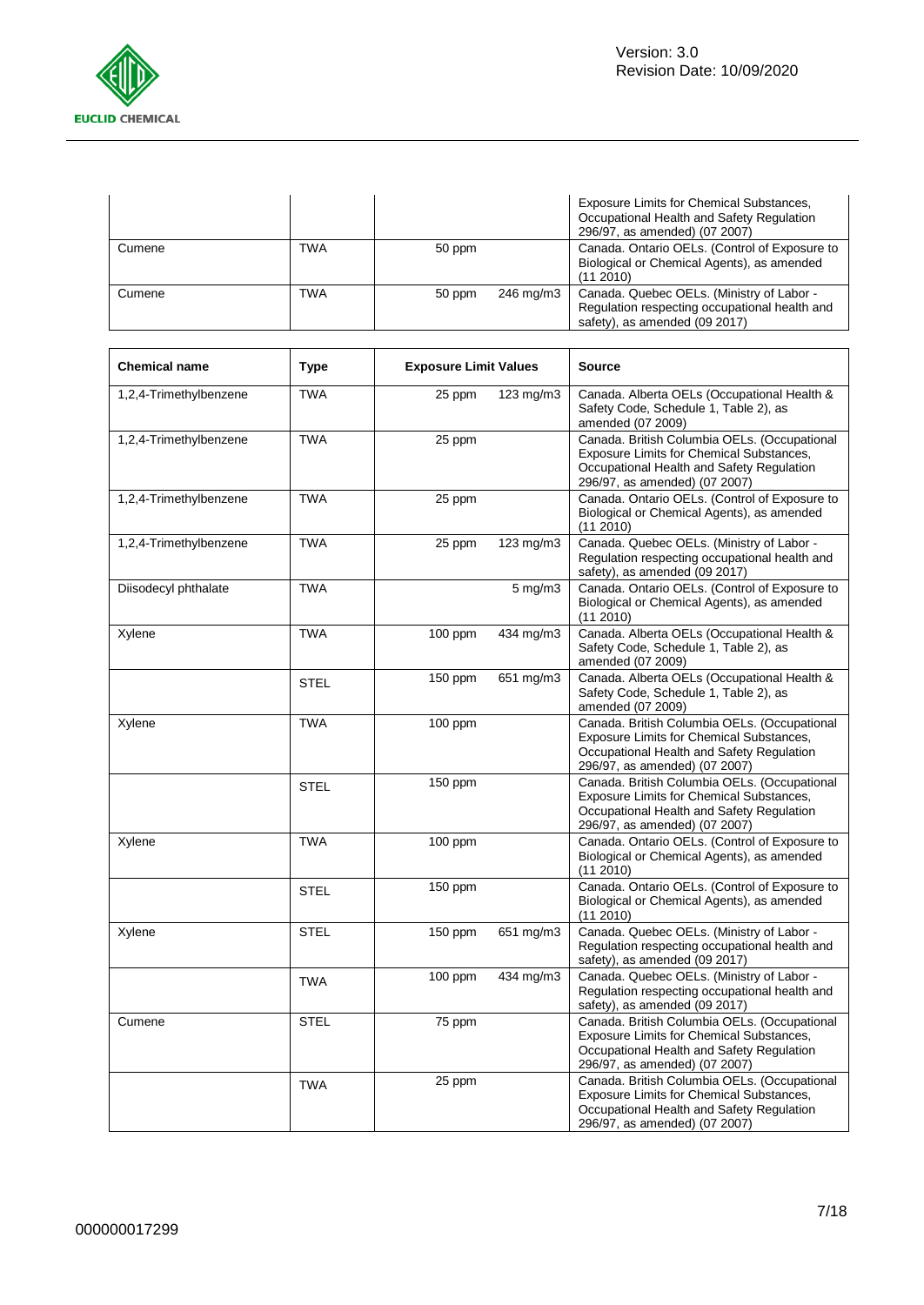

| Cumene                    | <b>TWA</b>  | 50 ppm                | Canada. Ontario OELs. (Control of Exposure to<br>Biological or Chemical Agents), as amended<br>(11 2010)                                                               |
|---------------------------|-------------|-----------------------|------------------------------------------------------------------------------------------------------------------------------------------------------------------------|
| Cumene                    | <b>TWA</b>  | 50 ppm<br>246 mg/m3   | Canada. Quebec OELs. (Ministry of Labor -<br>Regulation respecting occupational health and<br>safety), as amended (09 2017)                                            |
| <b>Tert-Butyl Acetate</b> | <b>TWA</b>  | 200 ppm               | Canada. British Columbia OELs. (Occupational<br>Exposure Limits for Chemical Substances,<br>Occupational Health and Safety Regulation<br>296/97, as amended) (07 2007) |
| <b>Tert-Butyl Acetate</b> | <b>TWA</b>  | 950 mg/m3<br>200 ppm  | Canada. Quebec OELs. (Ministry of Labor -<br>Regulation respecting occupational health and<br>safety), as amended (09 2017)                                            |
| <b>Tert-Butyl Acetate</b> | <b>TWA</b>  | 50 ppm                | Canada. Ontario OELs. (Control of Exposure to<br>Biological or Chemical Agents), as amended<br>(01 2020)                                                               |
|                           | <b>STEL</b> | 150 ppm               | Canada. Ontario OELs. (Control of Exposure to<br>Biological or Chemical Agents), as amended<br>(01 2020)                                                               |
| Acetone                   | <b>STEL</b> | 500 ppm               | Canada. British Columbia OELs. (Occupational<br>Exposure Limits for Chemical Substances,<br>Occupational Health and Safety Regulation<br>296/97, as amended) (07 2007) |
|                           | <b>TWA</b>  | 250 ppm               | Canada. British Columbia OELs. (Occupational<br>Exposure Limits for Chemical Substances,<br>Occupational Health and Safety Regulation<br>296/97, as amended) (07 2007) |
| Acetone                   | <b>TWA</b>  | 500 ppm 1,190 mg/m3   | Canada. Quebec OELs. (Ministry of Labor -<br>Regulation respecting occupational health and<br>safety), as amended (09 2017)                                            |
|                           | <b>STEL</b> | 1,000 ppm 2,380 mg/m3 | Canada. Quebec OELs. (Ministry of Labor -<br>Regulation respecting occupational health and<br>safety), as amended (09 2017)                                            |
| Acetone                   | <b>TWA</b>  | 250 ppm               | Canada. Ontario OELs. (Control of Exposure to<br>Biological or Chemical Agents), as amended<br>(08 2017)                                                               |
|                           | <b>STEL</b> | 500 ppm               | Canada. Ontario OELs. (Control of Exposure to<br>Biological or Chemical Agents), as amended<br>(08 2017)                                                               |
| Methanol                  | <b>STEL</b> | 250 ppm               | Canada. British Columbia OELs. (Occupational<br>Exposure Limits for Chemical Substances,<br>Occupational Health and Safety Regulation<br>296/97, as amended) (07 2007) |
|                           | <b>TWA</b>  | 200 ppm               | Canada. British Columbia OELs. (Occupational<br>Exposure Limits for Chemical Substances,<br>Occupational Health and Safety Regulation<br>296/97, as amended) (07 2007) |
| Methanol                  | <b>STEL</b> | 250 ppm               | Canada. Ontario OELs. (Control of Exposure to<br>Biological or Chemical Agents), as amended<br>(11 2010)                                                               |
|                           | <b>TWA</b>  | 200 ppm               | Canada. Ontario OELs. (Control of Exposure to<br>Biological or Chemical Agents), as amended<br>(11 2010)                                                               |
| Methanol                  | <b>STEL</b> | 328 mg/m3<br>250 ppm  | Canada. Quebec OELs. (Ministry of Labor -<br>Regulation respecting occupational health and<br>safety), as amended (09 2017)                                            |
|                           | <b>TWA</b>  | 200 ppm<br>262 mg/m3  | Canada. Quebec OELs. (Ministry of Labor -<br>Regulation respecting occupational health and<br>safety), as amended (09 2017)                                            |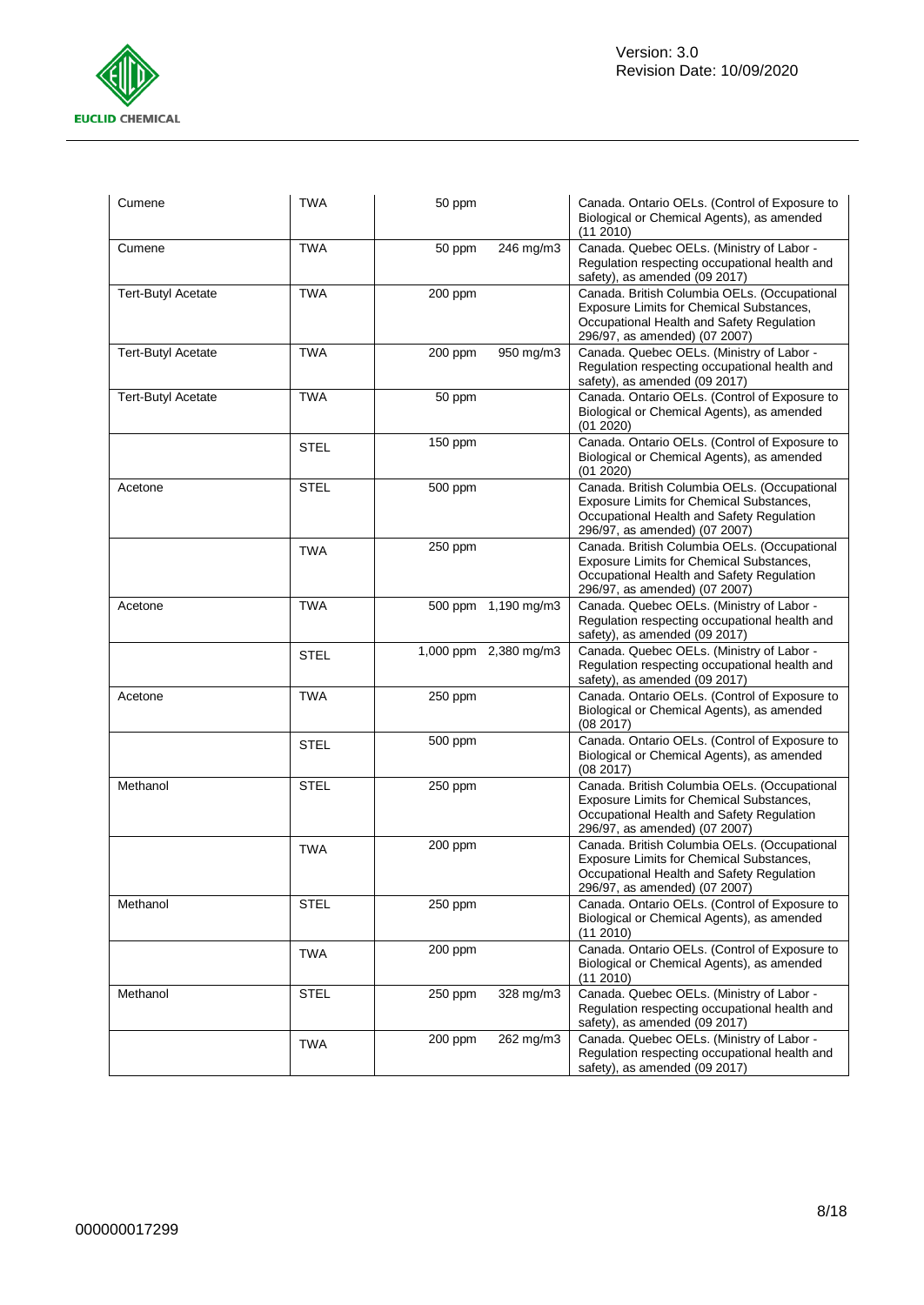

| <b>Tert-Butyl Alcohol</b> | TWA | $100$ ppm |                    | Canada. British Columbia OELs. (Occupational<br>Exposure Limits for Chemical Substances,<br>Occupational Health and Safety Regulation<br>296/97, as amended) (07 2007) |
|---------------------------|-----|-----------|--------------------|------------------------------------------------------------------------------------------------------------------------------------------------------------------------|
| Tert-Butyl Alcohol        | TWA | $100$ ppm |                    | Canada. Ontario OELs. (Control of Exposure to<br>Biological or Chemical Agents), as amended<br>(11 2010)                                                               |
| Tert-Butyl Alcohol        | TWA | $100$ ppm | $303 \text{ mg/m}$ | Canada. Quebec OELs. (Ministry of Labor -<br>Regulation respecting occupational health and<br>safety), as amended (09 2017)                                            |

### **Biological Limit Values**

| <b>Chemical Identity</b>      | <b>Exposure Limit Values</b>  | <b>Source</b>       |
|-------------------------------|-------------------------------|---------------------|
| Xylene (Methylhippuric acids: | 1.5 g/g (Creatinine in urine) | ACGIH BEI (03 2013) |
| Sampling time: End of shift.) |                               |                     |
| Acetone (acetone: Sampling    | 25 mg/l (Urine)               | ACGIH BEI (03 2015) |
| time: End of shift.)          |                               |                     |

### **Appropriate Engineering Controls**

Observe good industrial hygiene practices. Observe occupational exposure limits and minimize the risk of inhalation of vapors and mist. Mechanical ventilation or local exhaust ventilation may be required.

## **Individual protection measures, such as personal protective equipment**

| <b>Eye/face protection:</b>                       | Wear safety glasses with side shields (or goggles).                                                                                                                                                                                                                 |
|---------------------------------------------------|---------------------------------------------------------------------------------------------------------------------------------------------------------------------------------------------------------------------------------------------------------------------|
| <b>Skin Protection</b><br><b>Hand Protection:</b> | Additional Information: Use suitable protective gloves if risk of skin contact.                                                                                                                                                                                     |
| <b>Skin and Body Protection:</b>                  | Wear suitable protective clothing.                                                                                                                                                                                                                                  |
| <b>Respiratory Protection:</b>                    | In case of inadequate ventilation use suitable respirator. Seek advice from<br>local supervisor.                                                                                                                                                                    |
| Hygiene measures:                                 | Observe good industrial hygiene practices. Wash hands before breaks and<br>immediately after handling the product. When using do not smoke. Do not<br>handle until all safety precautions have been read and understood. Obtain<br>special instructions before use. |

# **9. Physical and chemical properties**

### **Appearance**

| <b>Physical state:</b>                   | liquid                            |
|------------------------------------------|-----------------------------------|
| Form:                                    | liquid                            |
| Color:                                   | Colorless                         |
| Odor:                                    | Mild petroleum/solvent            |
| <b>Odor threshold:</b>                   | No data available.                |
| pH:                                      | No data available.                |
| <b>Melting point/freezing point:</b>     | No data available.                |
| Initial boiling point and boiling range: | $>$ 35 °C $>$ 95 °F               |
| <b>Flash Point:</b>                      | 17 °C 63 °F(Setaflash Closed Cup) |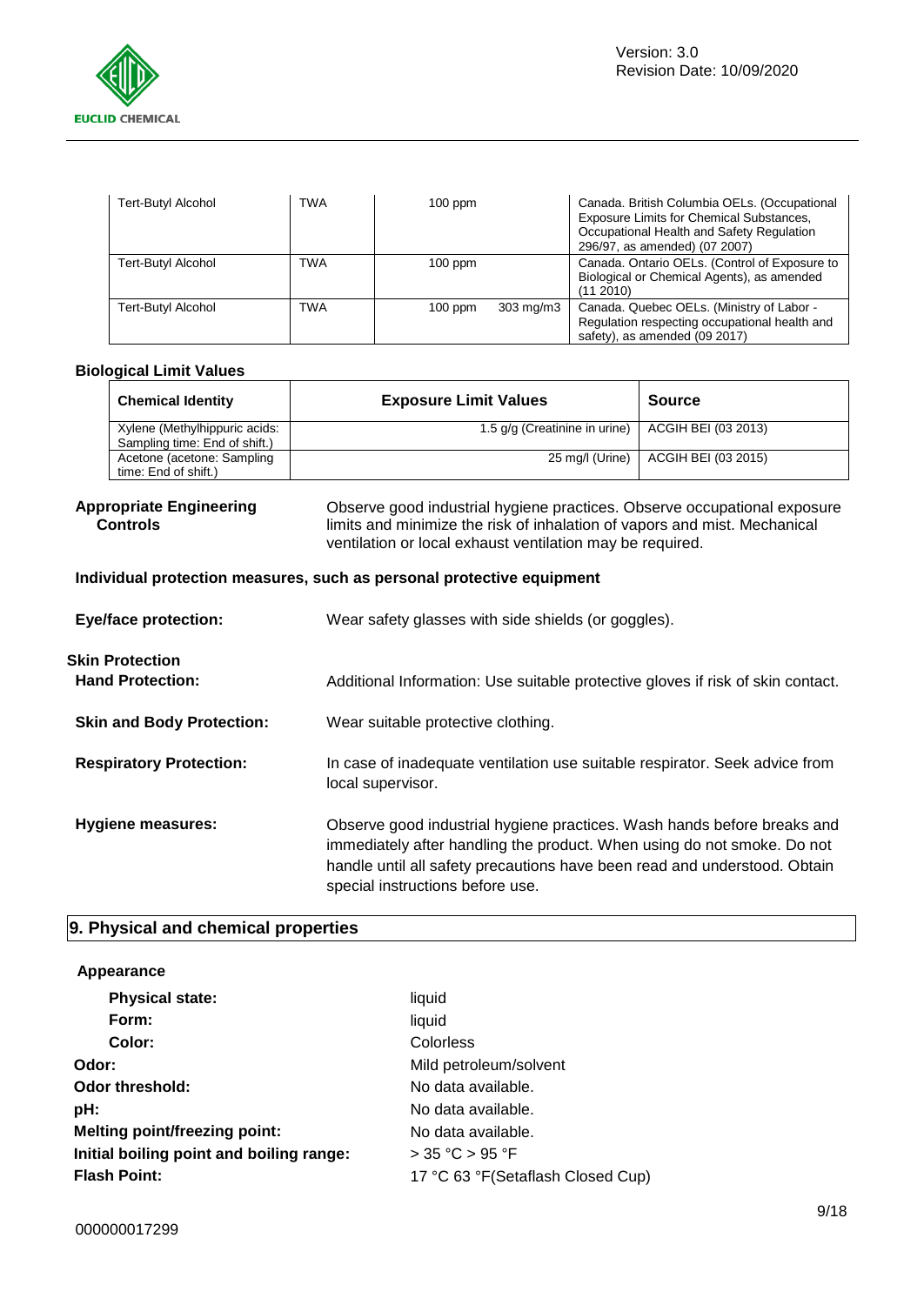

| <b>Evaporation rate:</b>                              | Slower than Ether                                                                              |
|-------------------------------------------------------|------------------------------------------------------------------------------------------------|
| Flammability (solid, gas):                            | No.                                                                                            |
| Upper/lower limit on flammability or explosive limits |                                                                                                |
| Flammability limit - upper (%):                       | No data available.                                                                             |
| Flammability limit - lower (%):                       | No data available.                                                                             |
| <b>Explosive limit - upper:</b>                       | No data available.                                                                             |
| <b>Explosive limit - lower:</b>                       | No data available.                                                                             |
| Vapor pressure:                                       | No data available.                                                                             |
| Vapor density:                                        | Vapors are heavier than air and may travel along the floor and<br>in the bottom of containers. |
| <b>Relative density:</b>                              | 1.05                                                                                           |
| Solubility(ies)                                       |                                                                                                |
| <b>Solubility in water:</b>                           | Practically Insoluble                                                                          |
| <b>Solubility (other):</b>                            | No data available.                                                                             |
| Partition coefficient (n-octanol/water):              | No data available.                                                                             |
| Auto-ignition temperature:                            | No data available.                                                                             |
| <b>Decomposition temperature:</b>                     | No data available.                                                                             |
| Viscosity:                                            | No data available.                                                                             |

# **10. Stability and reactivity**

| <b>Reactivity:</b>                                 | No data available.                                                                                              |
|----------------------------------------------------|-----------------------------------------------------------------------------------------------------------------|
| <b>Chemical Stability:</b>                         | Material is stable under normal conditions.                                                                     |
| <b>Possibility of hazardous</b><br>reactions:      | No data available.                                                                                              |
| Conditions to avoid:                               | Heat, sparks, flames.                                                                                           |
| Incompatible Materials:                            | Strong acids. Avoid contact with oxidizing agents (e.g. nitric acid, peroxides<br>and chromates). Strong bases. |
| <b>Hazardous Decomposition</b><br><b>Products:</b> | Thermal decomposition or combustion may liberate carbon oxides and<br>other toxic gases or vapors.              |

# **11. Toxicological information**

### **Information on likely routes of exposure**

| Inhalation:          | In high concentrations, vapors, fumes or mists may irritate nose, throat and<br>mucus membranes. |
|----------------------|--------------------------------------------------------------------------------------------------|
| <b>Skin Contact:</b> | May be harmful in contact with skin. Causes mild skin irritation.                                |
| Eye contact:         | Eye contact is possible and should be avoided.                                                   |
| Ingestion:           | May be ingested by accident. Ingestion may cause irritation and malaise.                         |
|                      |                                                                                                  |

**Symptoms related to the physical, chemical and toxicological characteristics**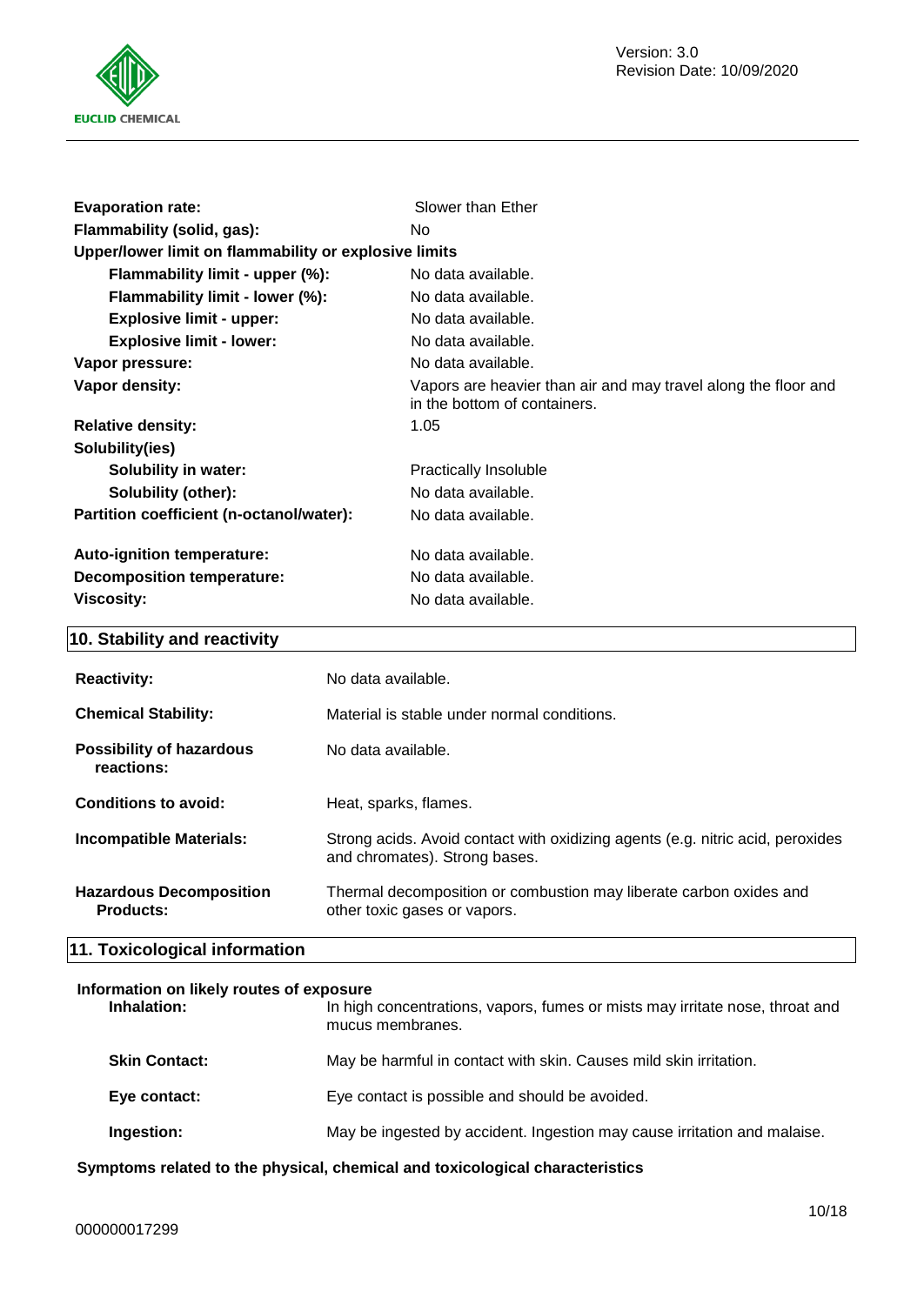

|        | Inhalation:                                                  | No data available.                                                                                                             |
|--------|--------------------------------------------------------------|--------------------------------------------------------------------------------------------------------------------------------|
|        | <b>Skin Contact:</b>                                         | No data available.                                                                                                             |
|        | Eye contact:                                                 | No data available.                                                                                                             |
|        | Ingestion:                                                   | No data available.                                                                                                             |
|        | Information on toxicological effects                         |                                                                                                                                |
|        | Acute toxicity (list all possible routes of exposure)        |                                                                                                                                |
| Oral   | <b>Product:</b>                                              | ATEmix: 157,283.97 mg/kg                                                                                                       |
| Dermal | <b>Product:</b>                                              | ATEmix: 2,379.67 mg/kg                                                                                                         |
|        | <b>Inhalation</b><br>Product:                                | ATEmix: 14.06 mg/l<br>ATEmix: 1.77 mg/l                                                                                        |
|        | <b>Repeated dose toxicity</b><br>Product:                    | No data available.                                                                                                             |
|        | <b>Skin Corrosion/Irritation</b><br><b>Product:</b>          | No data available.                                                                                                             |
|        | Specified substance(s):<br>Aromatic petroleum<br>distillates | in vivo (Rabbit): Irritating                                                                                                   |
|        | 1,2,4-Trimethylbenzene                                       | in vivo (Rabbit): Irritating                                                                                                   |
|        | Cumene                                                       | in vivo (Rabbit): Not irritant                                                                                                 |
|        | Xylene                                                       | in vivo (Rabbit): Moderate irritant                                                                                            |
|        | <b>Tert-Butyl Acetate</b>                                    | in vivo (Rabbit): Not irritant, 24 h<br>in vivo (Rabbit): Not irritant, 24 - 72 h<br>in vivo (Rabbit): Not irritant, 48 - 72 h |
|        | Acetone                                                      | in vivo (Rabbit): Not irritant                                                                                                 |
|        |                                                              |                                                                                                                                |

# **Serious Eye Damage/Eye Irritation**

**Product:** No data available. **Specified substance(s):**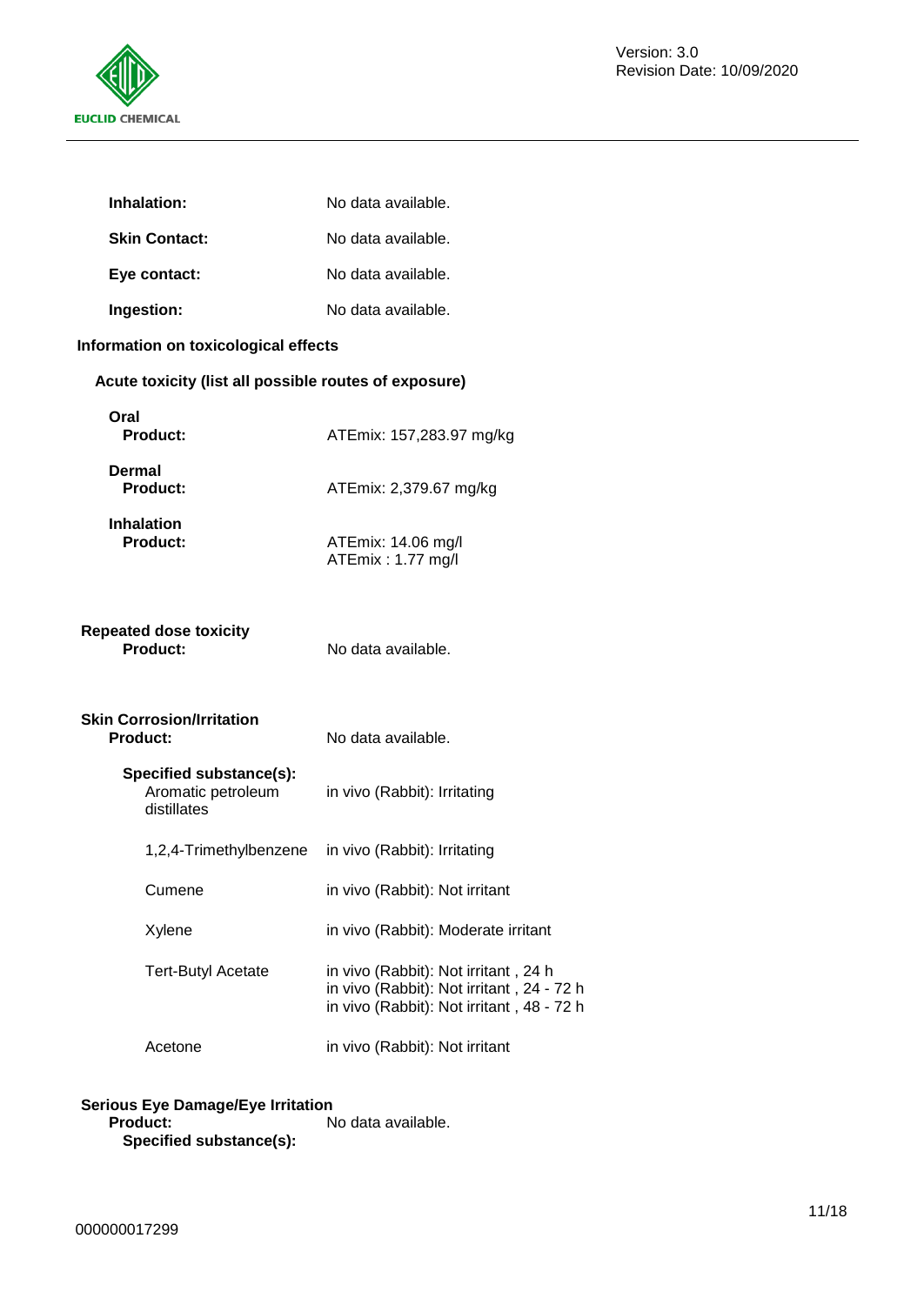

| Aromatic petroleum<br>distillates                                                                     | Rabbit, 24 - 72 hrs: Not irritating                                                                              |
|-------------------------------------------------------------------------------------------------------|------------------------------------------------------------------------------------------------------------------|
| 1,2,4-Trimethylbenzene                                                                                | Rabbit, 30 min: Not irritating                                                                                   |
| Cumene                                                                                                | Rabbit, 24 hrs: Not irritating                                                                                   |
| Xylene                                                                                                | Rabbit, 24 hrs: Moderately irritating                                                                            |
| <b>Tert-Butyl Acetate</b>                                                                             | Rabbit, 24 hrs: Not irritating                                                                                   |
| Acetone                                                                                               | Irritating                                                                                                       |
| <b>Respiratory or Skin Sensitization</b><br><b>Product:</b>                                           | No data available.                                                                                               |
| Carcinogenicity<br><b>Product:</b>                                                                    | May cause cancer.                                                                                                |
|                                                                                                       | IARC Monographs on the Evaluation of Carcinogenic Risks to Humans:                                               |
| Cumene                                                                                                | Overall evaluation: Possibly carcinogenic to humans.                                                             |
| Cumene                                                                                                | US. National Toxicology Program (NTP) Report on Carcinogens:<br>Reasonably Anticipated to be a Human Carcinogen. |
| No carcinogenic components identified                                                                 | US. OSHA Specifically Regulated Substances (29 CFR 1910.1001-1050), as amended:                                  |
| <b>Germ Cell Mutagenicity</b>                                                                         |                                                                                                                  |
| In vitro<br><b>Product:</b>                                                                           | No data available.                                                                                               |
| In vivo<br><b>Product:</b>                                                                            | No data available.                                                                                               |
| <b>Reproductive toxicity</b><br><b>Product:</b>                                                       | May damage fertility or the unborn child.                                                                        |
| <b>Specific Target Organ Toxicity - Single Exposure</b><br><b>Product:</b><br>Specified substance(s): | No data available.                                                                                               |
| Cumene                                                                                                | Inhalation - vapor: Category 3 with respiratory tract irritation.                                                |
| <b>Specific Target Organ Toxicity - Repeated Exposure</b><br><b>Product:</b>                          | No data available.                                                                                               |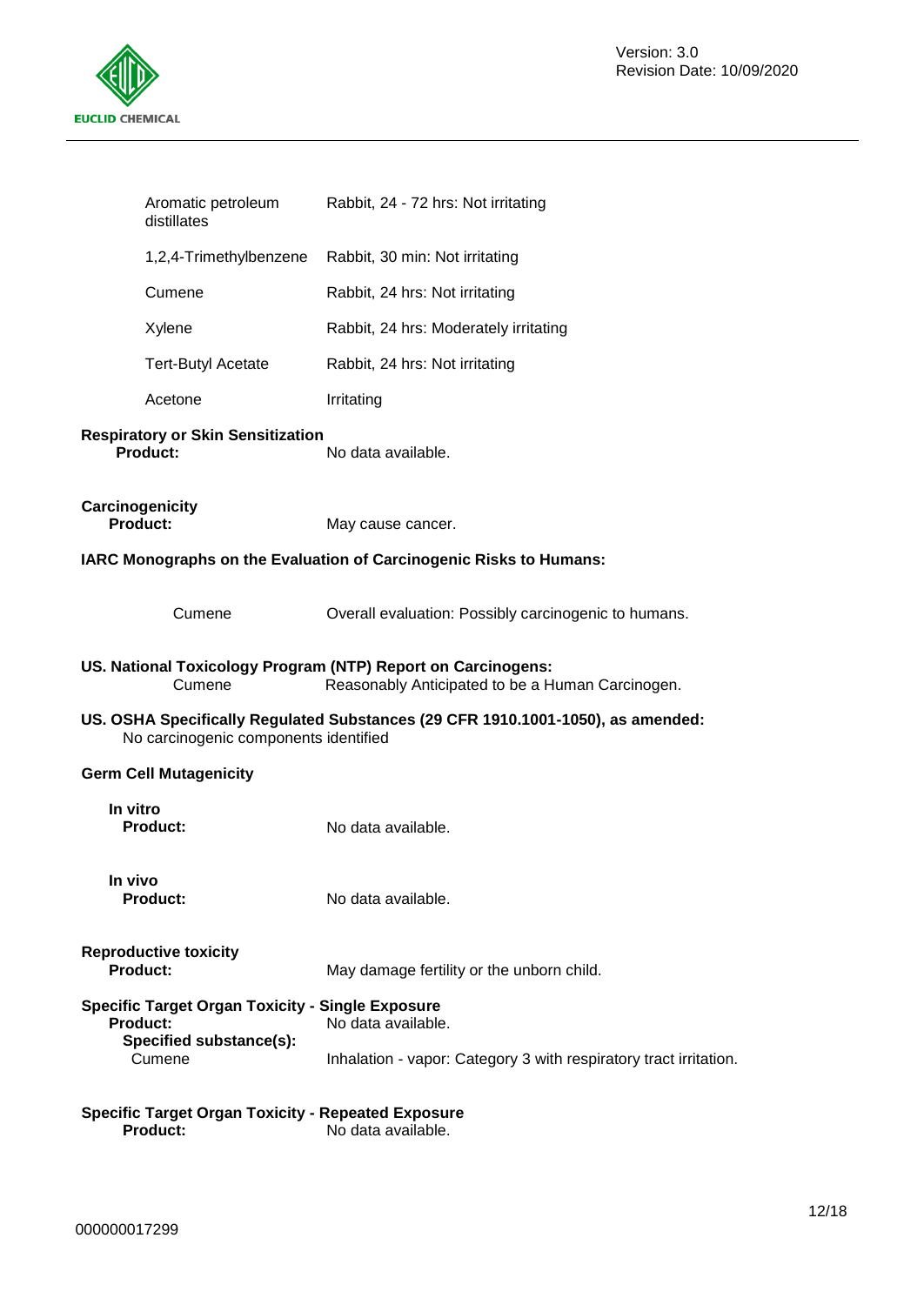

| <b>Aspiration Hazard</b><br><b>Product:</b> | No data available. |  |
|---------------------------------------------|--------------------|--|
| Other effects:                              | No data available. |  |

# **12. Ecological information**

# **Ecotoxicity:**

### **Acute hazards to the aquatic environment:**

| <b>Fish</b><br><b>Product:</b>                    | No data available.                                                                  |
|---------------------------------------------------|-------------------------------------------------------------------------------------|
| Specified substance(s):<br>1,2,4-Trimethylbenzene | LC 50 (Fathead minnow (Pimephales promelas), 96 h): 7.19 - 8.28 mg/l<br>Mortality   |
| Diisodecyl phthalate                              | LC 50 (Fathead minnow (Pimephales promelas), 96 h): > 0.47 mg/l Mortality           |
| Cumene                                            | LC 50 (Fathead minnow (Pimephales promelas), 96 h): 6.04 - 6.61 mg/l<br>Mortality   |
| Xylene                                            | LC 50 (Fathead minnow (Pimephales promelas), 96 h): 13.41 mg/l Mortality            |
| <b>Tert-Butyl Acetate</b>                         | LC 50 (Fathead minnow (Pimephales promelas), 96 h): 296 - 362 mg/l<br>Mortality     |
| Acetone                                           | LC 50 (Fathead minnow (Pimephales promelas), 96 h): 5,490 - 7,030 mg/l<br>Mortality |
| <b>Aquatic Invertebrates</b><br>Product:          | No data available.                                                                  |
| Specified substance(s):<br>Diisodecyl phthalate   | EC 50 (Opossum shrimp (Americamysis bahia), 96 h): > 0.08 mg/l Mortality            |
| Cumene                                            | LC 50 (Water flea (Daphnia magna), 48 h): 7.9 - 45.1 mg/l Mortality                 |
| Acetone                                           | EC 50 (Water flea (Daphnia magna), 48 h): 10,294 - 17,704 mg/l Intoxication         |
| Chronic hazards to the aquatic environment:       |                                                                                     |
| <b>Fish</b><br><b>Product:</b>                    | No data available.                                                                  |

# **Aquatic Invertebrates**

No data available.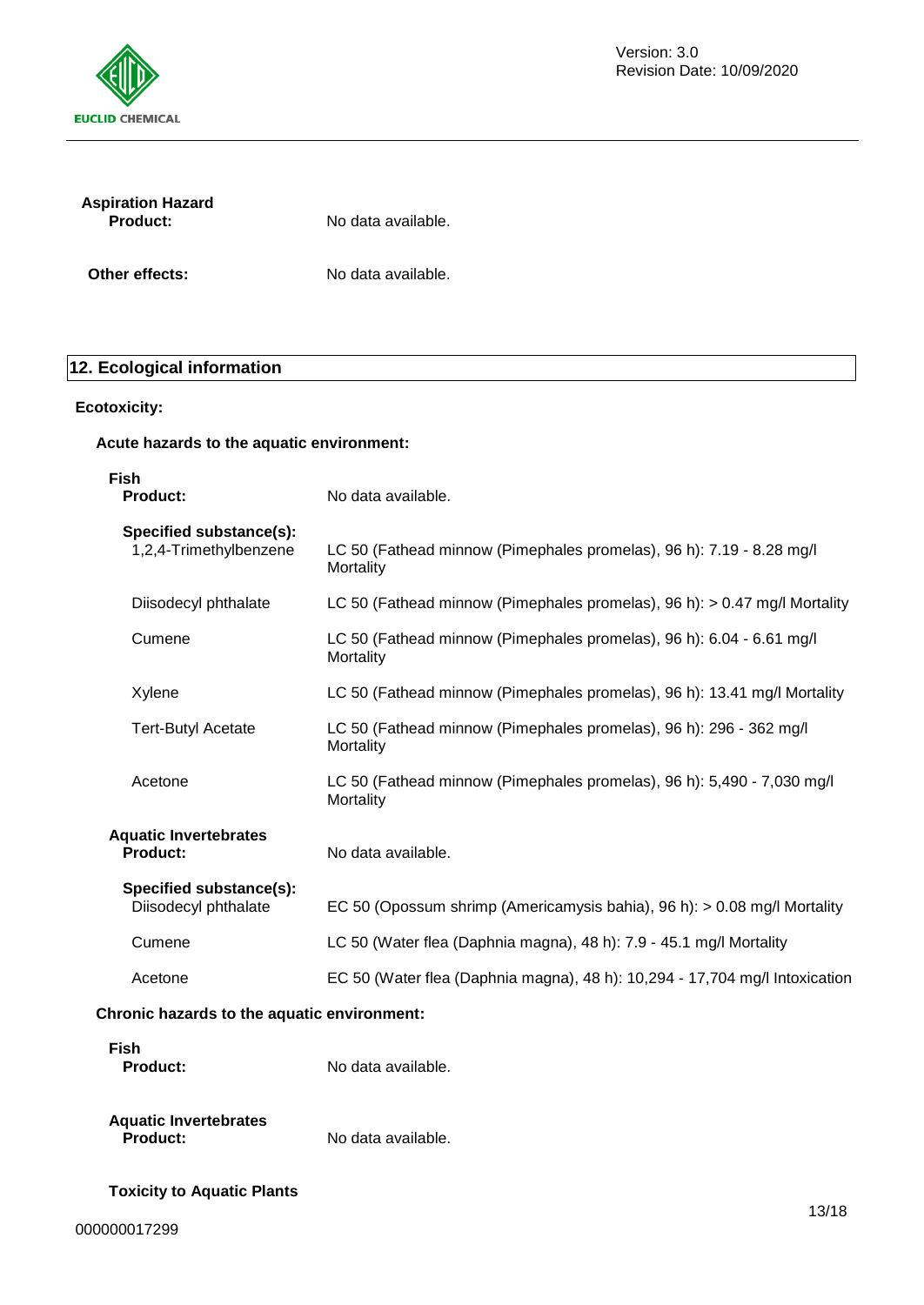

| <b>Product:</b>                                                                             | No data available.                                                                                                                                                            |
|---------------------------------------------------------------------------------------------|-------------------------------------------------------------------------------------------------------------------------------------------------------------------------------|
| <b>Persistence and Degradability</b>                                                        |                                                                                                                                                                               |
| <b>Biodegradation</b><br><b>Product:</b>                                                    | No data available.                                                                                                                                                            |
| <b>BOD/COD Ratio</b><br>Product:                                                            | No data available.                                                                                                                                                            |
| <b>Bioaccumulative potential</b><br><b>Bioconcentration Factor (BCF)</b><br><b>Product:</b> | No data available.                                                                                                                                                            |
| Partition Coefficient n-octanol / water (log Kow)<br><b>Product:</b>                        | No data available.                                                                                                                                                            |
| Specified substance(s):<br>Cumene                                                           | Log Kow: 3.66                                                                                                                                                                 |
| Xylene                                                                                      | Log Kow: 3.12 - 3.20                                                                                                                                                          |
| <b>Tert-Butyl Acetate</b>                                                                   | Log Kow: 1.76                                                                                                                                                                 |
| Acetone                                                                                     | Log Kow: -0.24                                                                                                                                                                |
| <b>Mobility in soil:</b>                                                                    | No data available.                                                                                                                                                            |
| Other adverse effects:                                                                      | Harmful to aquatic life with long lasting effects.                                                                                                                            |
| 13. Disposal considerations                                                                 |                                                                                                                                                                               |
| <b>Disposal methods:</b>                                                                    | Dispose of waste at an appropriate treatment and disposal facility in<br>accordance with applicable laws and regulations, and product<br>characteristics at time of disposal. |
| <b>Contaminated Packaging:</b>                                                              | No data available.                                                                                                                                                            |
| 14. Transport information                                                                   |                                                                                                                                                                               |

# **TDG:**

UN1866, RESIN SOLUTION, 3, PG II

# **CFR / DOT:**

UN1866, Resin solution, 3, PG II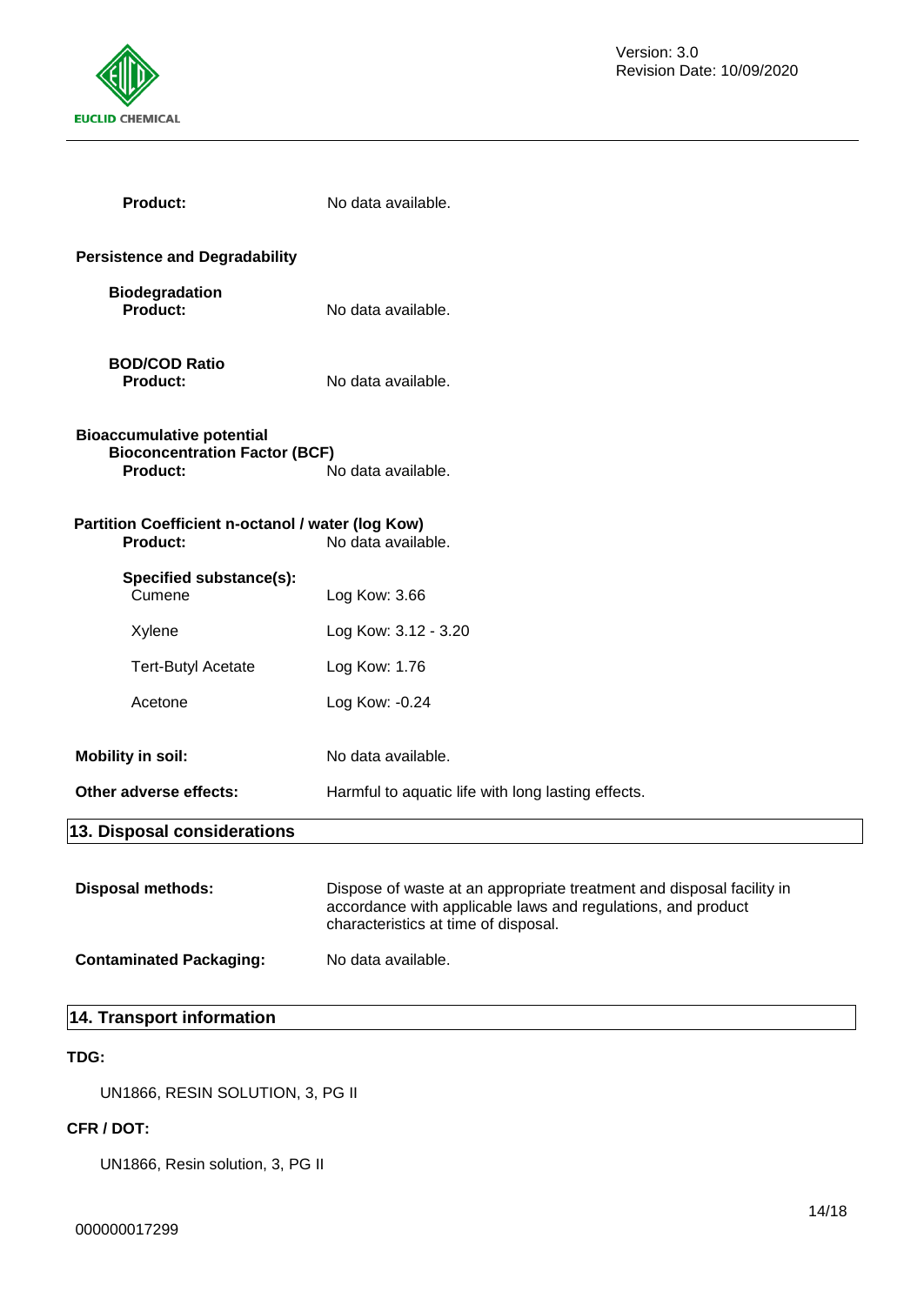

### **IMDG:**

UN1866, RESIN SOLUTION, 3, PG II

### **Further Information:**

The above shipping description may not be accurate for all container sizes and all modes of transportation. Please refer to Bill of Lading.

### **15. Regulatory information**

### **US Federal Regulations**

**TSCA Section 12(b) Export Notification (40 CFR 707, Subpt. D)**

None present or none present in regulated quantities.

### **US. Toxic Substances Control Act (TSCA) Section 5(a)(2) Final Significant New Use Rules (SNURs) (40 CFR 721, Subpt E)**

None present or none present in regulated quantities.

### **US. OSHA Specifically Regulated Substances (29 CFR 1910.1001-1050), as amended** None present or none present in regulated quantities.

### **CERCLA Hazardous Substance List (40 CFR 302.4):**

| <b>Chemical Identity</b>  | <b>Reportable quantity</b> |  |
|---------------------------|----------------------------|--|
| Dimethyl carbonate        | $100$ lbs.                 |  |
| Xylene                    | $100$ lbs.                 |  |
| Cumene                    | 5000 lbs.                  |  |
| <b>Tert-Butyl Acetate</b> | 5000 lbs.                  |  |
| Acetone                   | 5000 lbs.                  |  |
| Methanol                  | 5000 lbs.                  |  |
| <b>Tert-Butyl Alcohol</b> | 100 lbs.                   |  |
|                           |                            |  |

### **Superfund Amendments and Reauthorization Act of 1986 (SARA)**

### **Hazard categories**

Fire Hazard Immediate (Acute) Health Hazards Delayed (Chronic) Health Hazard Flammable (gases, aerosols, liquids, or solids) Acute toxicity (any route or exposure) Germ Cell Mutagenicity **Carcinogenicity** Reproductive toxicity Hazards Not Otherwise Classified (HNOC)

### **US. EPCRA (SARA Title III) Section 304 Extremely Hazardous Substances Reporting Quantities and the Comprehensive Environmental Response, Compensation, and Liability Act (CERCLA) Hazardous Substances**

Not regulated.

**Clean Air Act (CAA) Section 112(r) Accidental Release Prevention (40 CFR 68.130)** None present or none present in regulated quantities.

**Clean Water Act Section 311 Hazardous Substances (40 CFR 117.3) Chemical Identity Reportable quantity**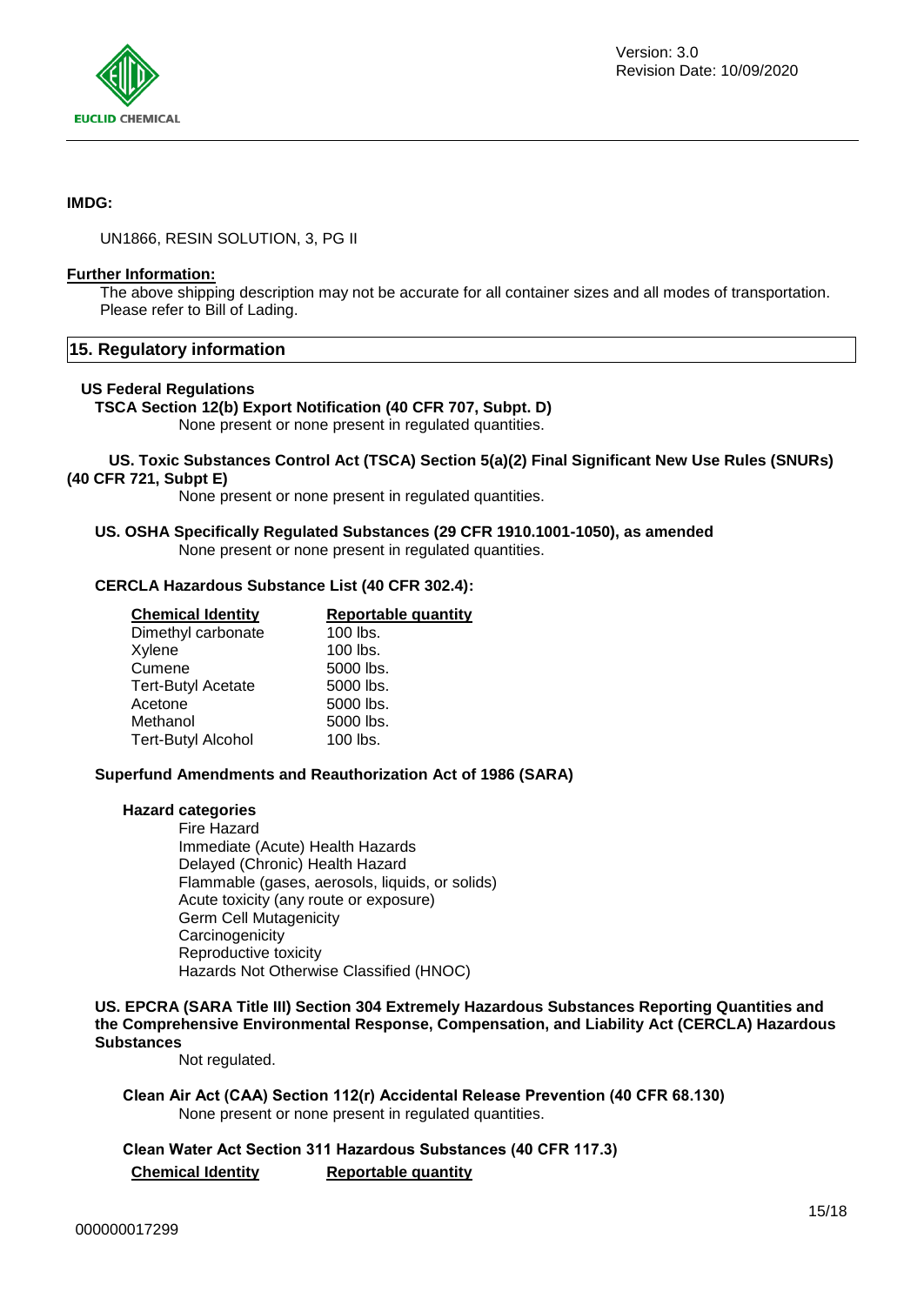

Xylene Reportable quantity: lbs.

### **US State Regulations**

### **US. California Proposition 65**



### **WARNING**

Cancer and Reproductive Harm - www.P65Warnings.ca.gov

# **US. New Jersey Worker and Community Right-to-Know Act**

**Chemical Identity** Dimethyl carbonate 1,2,4-Trimethylbenzene

### **US. Massachusetts RTK - Substance List**

### **Chemical Identity**

Dimethyl carbonate 1,2,4-Trimethylbenzene

### **US. Pennsylvania RTK - Hazardous Substances**

**Chemical Identity** Dimethyl carbonate 1,2,4-Trimethylbenzene

### **US. Rhode Island RTK**

### **Chemical Identity**

1,2,4-Trimethylbenzene

### **International regulations**

### **Montreal protocol**

Not applicable

### **Stockholm convention**

Not applicable

### **Rotterdam convention**

Not applicable

### **Kyoto protocol** Not applicable

## **VOC:**

| Regulatory VOC (less water and<br>exempt solvent) | $\therefore$ 320 g/l |
|---------------------------------------------------|----------------------|
| VOC Method 310                                    | $: 7.11\%$           |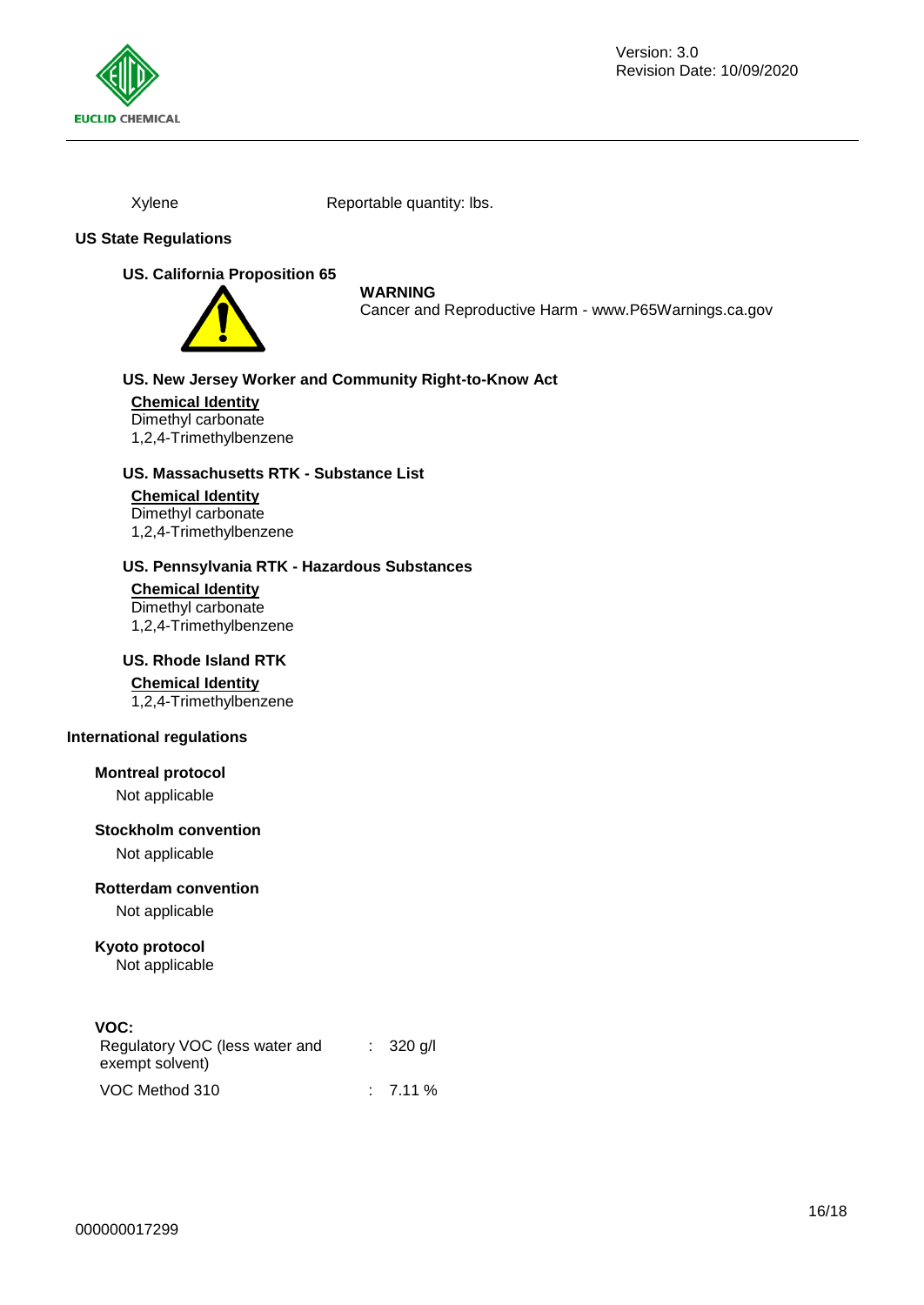

| <b>Inventory Status:</b>                    |                                                                                              |
|---------------------------------------------|----------------------------------------------------------------------------------------------|
| Canada DSL Inventory List:                  | All components in this product are<br>listed on or exempt from the<br>Inventory.             |
| EINECS, ELINCS or NLP:                      | One or more components in this<br>product are not listed on or exempt<br>from the Inventory. |
| Japan (ENCS) List:                          | One or more components in this<br>product are not listed on or exempt<br>from the Inventory. |
| Canada NDSL Inventory:                      | One or more components in this<br>product are not listed on or exempt<br>from the Inventory. |
| US TSCA Inventory:                          | All components in this product are<br>listed on or exempt from the<br>Inventory.             |
| Japan ISHL Listing:                         | One or more components in this<br>product are not listed on or exempt<br>from the Inventory. |
| Japan Pharmacopoeia Listing:                | One or more components in this<br>product are not listed on or exempt<br>from the Inventory. |
| Australia AICS:                             | All components in this product are<br>listed on or exempt from the<br>Inventory.             |
| Ontario Inventory:                          | One or more components in this<br>product are not listed on or exempt<br>from the Inventory. |
| China Inv. Existing Chemical<br>Substances: | All components in this product are<br>listed on or exempt from the<br>Inventory.             |
| Korea Existing Chemicals Inv. (KECI):       | All components in this product are<br>listed on or exempt from the<br>Inventory.             |
| Mexico INSQ:                                | One or more components in this<br>product are not listed on or exempt<br>from the Inventory. |
| New Zealand Inventory of Chemicals:         | All components in this product are                                                           |